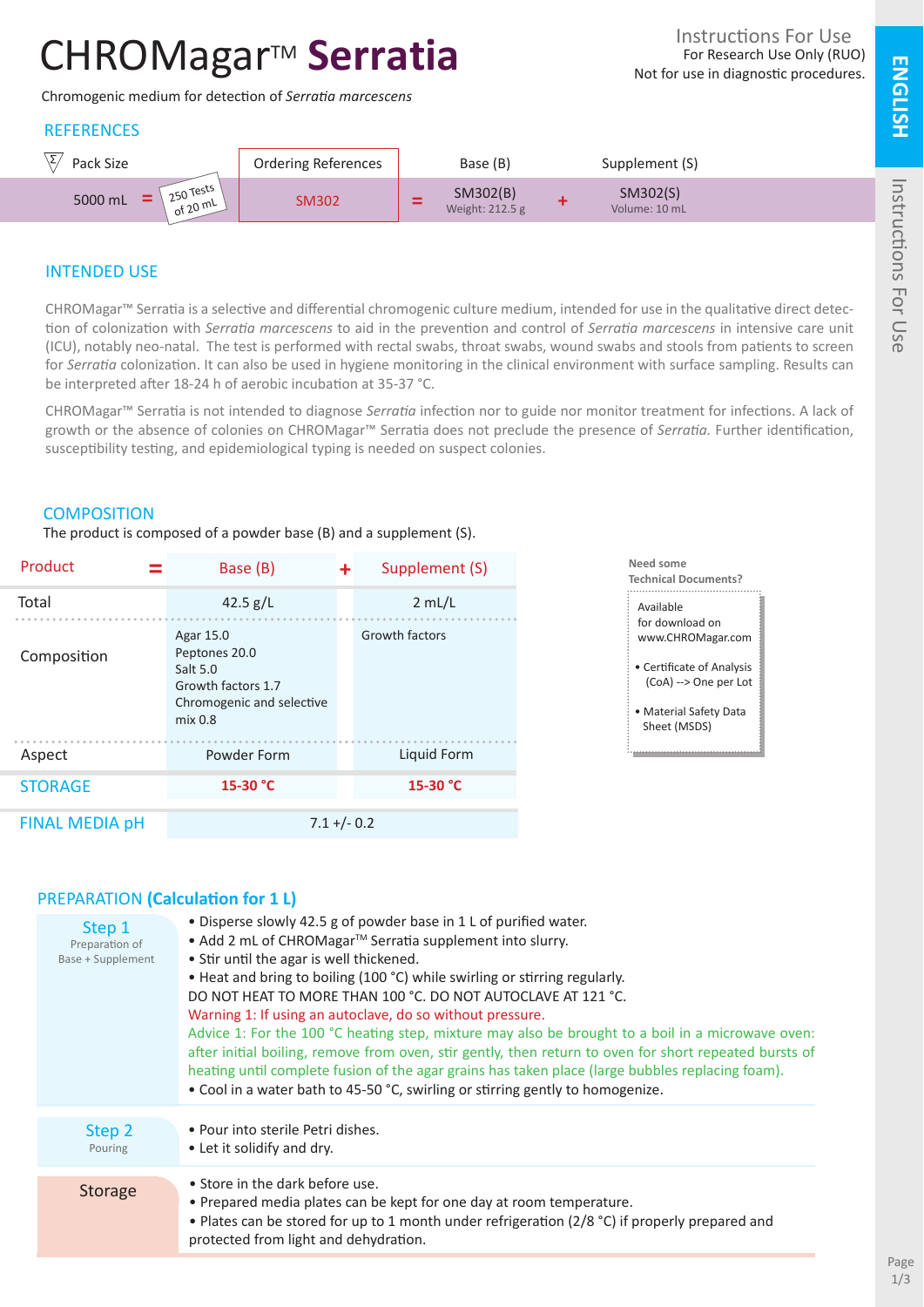# CHROMagar<sup>™</sup> Serratia

## SPECIMEN COLLECTION AND HANDLING

CHROMagar<sup>™</sup> Serratia can be used with the following specimens: Rectal swabs, throat swabs, wound swabs and stools.

Surface samples for hygiene monitoring in the clinical environment.

Sampling and transport equipment must be used in accordance with the recommendations of their suppliers for the conservation of *Serratia marcescens.*

# MATERIAL REQUIRED BUT NOT PROVIDED

Standard microbiological laboratory material for culture media preparation, control, streaking, incubation and waste disposal.

## **INOCULATION**

Related samples are inoculated by direct streaking on the plate.

- If the agar plate has been refrigerated, allow to warm to room temperature before inoculation.
- Streak sample onto plate.
- Incubate in aerobic conditions at 35-37 °C for 18-24 hours.

## INTERPRETATION

Qualitative reading and interpretation of the petri dishes

| Microorganism                                            | <b>Typical colony appearance</b>                     |
|----------------------------------------------------------|------------------------------------------------------|
| Serratia marcescens                                      | $\rightarrow$ Green-blue to metallic blue            |
| E. coli                                                  | $\rightarrow$ Dark pink to reddish                   |
| Pseudomonas                                              | $\rightarrow$ Colourless +/- natural<br>pigmentation |
| Morganella                                               | $\rightarrow$ Brown halo                             |
| Yeasts, Gram (+) bacteria<br>and other Gram (-) bacteria | $\rightarrow$ Inhibited                              |

#### **Typical** colony appearance



Picture shown is not contractual.

### **PERFORMANCE**

|             | Analytical data * | Clinical data**                 |
|-------------|-------------------|---------------------------------|
|             |                   | CHROMagar <sup>™</sup> Serratia |
| Sensitivity | 100 %             | 97%                             |
| Specificity | 97%               | 100 %                           |

\* Data obtained after 20 h incubation at 37 °C in aerobic conditions in the study «Validation of Colorex™ (CHROMagar™) Serratia agar on WASP™/WASPLab™ in screening for *Serratia marcescens* in neonatal intensive care units using the ESwab™». Gaskin *et al.* Poster ECCMID 2020.

\*\* Data obtained after 24 h incubation at 37 °C in aerobic conditions with 96 epidemiological samples (46 rectal swabs and 50 from environmental surfaces, sink and drains) in the study «Evaluation of CHROMagar™ Serratia agar, a new chromogenic medium for the detection and isolation of *Serratia marcescens*». Pérez Viso *et al.*, 2021. *Eur. J. Clin. Microbiol. Infect. Dis.*

## LIMITATIONS AND COMPLEMENTARY TESTS

• With an incubation temperature less than or equal to 35 °C, rare *Serratia marcescens* strains can be colored by their natural red pigmentation.

• The final identification must be confirmed by biochemical tests or by mass spectrophotometry (eg MALDI-TOF). They can be done directly from the suspicious colonies observed on the medium.

## QUALITY CONTROL

Please perform Quality Control according to the use of the medium and the local QC regulations and norms.

Good preparation of the medium can be tested, isolating the following ATCC strains:

| Microorganism                     | <b>Typical colony appearance</b>   |
|-----------------------------------|------------------------------------|
| Serratia marcescens<br>ATCC 13880 | $\rightarrow$ Metallic blue        |
| Pseudomonas ATCC 27853            | $\rightarrow$ Colourless to yellow |
| S. aureus ATCC 43300              | $\rightarrow$ Inhibited            |
| E. faecalis ATCC 29212            | $\rightarrow$ Inhibited            |
| E. coli ATCC 25922                | $\rightarrow$ Inhibited            |

## WARNINGS AND PRECAUTIONS

• For Research Use Only (RUO). Not for use in diagnostic procedures.

•This laboratory product should be used only by trained personnel (healthcare professional, etc). Wear appropriate protective clothing, gloves and eye/face protection and handle appropriately with procedures and good laboratory practices.

• Use of the medium may be difficult for people who have problems recognising colours.

• Culture media should not be used as manufacturing material or components.

- Do not ingest or inhale the product.
- Do not use the product after the expiry date.

• Do not use the product if it shows any evidence of contamination or any sign of deterioration (compacted powder, color change, ...).

• Do not use the product if the packaging is damaged.

• Any change or modification in the production procedure may affect the results.

• Any change or modification of the required storage temperature may affect the performance of the product.

• Unappropriate storage may affect the shelf life of the product.

• Recap the bottles/vials tightly after each preparation and keep them in a low humidity environment, protected from moisture and light.

• Do not use the culture medium poured into a petri dish after a first use.

• After opening the bottles and with an appropriate conversation, open bottles can be used under the same conditions until each product's expiry date.

• Reading and interpretation should be performed using isolated colonies.

• Some precipitate may be observed in the agar but these do not affect the performance of the product.

**ENGLISH**